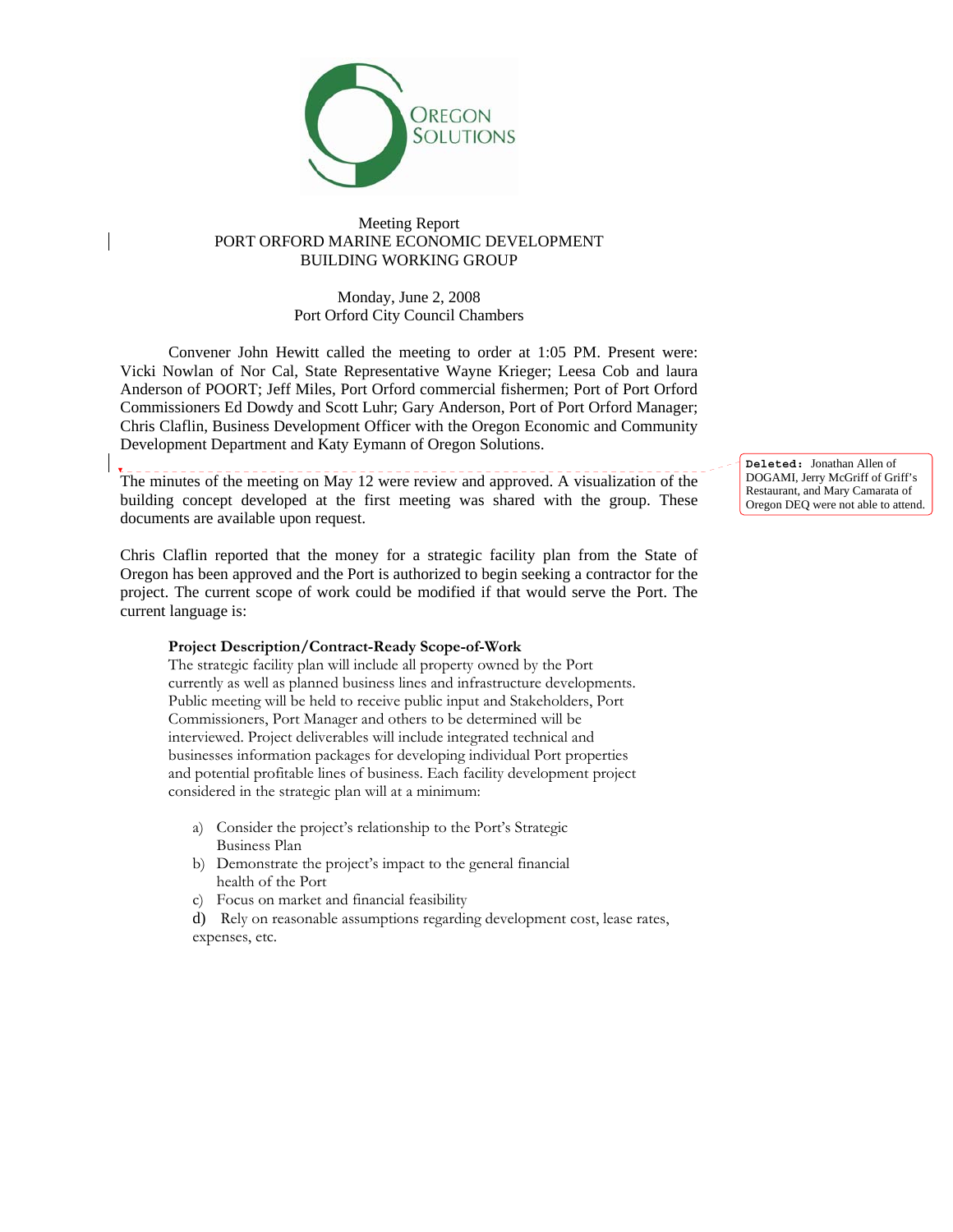The group discussed the scope of work and appointed a committee made up of Ed Dowdy, Scott Luhr, Gary Anderson, Leesa Cobb and Chris Claflin to revise the scope of work language. Katy Eymann will support the work of the committee Ideas discussed for a revised scope of work included:

- Allocation of funds for estimating the cost of the new building;
- Erosion issues:
- Sewage disposal issues;
- Consider how the new building will fit within the overall strategic facility plan of the Port.

A round table discussion of individual plans/layouts/designs was then conducted.

- 1. POORT stated they would like space for reception, offices, a fish tank and storage of diving equipment on the bottom floor and a dormitory on an upper floor. Total square footage would be 2,500 on each floor. Currently POORT is seeking \$200,000 to fund a PhD. The person will have the task of developing a program and finding the funds to support it. The long-term plan is for the program to partner with one or more academic institutions and provide fee for service work on marine protected area research. They have spoken with OSU and the U of O about this opportunity. While a research station located at Port Orford is not currently part of the OSU and U of O's master plans, development of the infrastructure to support a program could change matters.
- 2. Jeff Miles stated that the fishing fleet wants 20 freezer spaces for the storage of bait and other items. Each space is envisioned to be 4' by 8' with 10 to a side and a hallway between them that is 4' to 5' wide. It does not need access to a loading dock.
- 3. The Port of Port Orford would like 1200 square feet for offices and meeting space. It also needs 800 square feet for storage of equipment and a workspace with tools.
- 4. Vicki Nowlin reported that Nor Cal wants 12,000 square feet on the ground for fish tanks, storage, a cooler and a freezer. A space 60' wide and 200' long will fit their needs. They also want a truck loading area with a ramp so a forklift could deliver the product in to a semi-trailer for transport.
- 5. Jerry McGriff stated the Griff's Restaurant wants 4,000 square feet with a view.

 In the prior meeting, separation of "retail" uses from "commercial fishing industry" uses was proposed. A discussion of what constitutes a "working waterfront" was held to further elaborate on the issue.

The following uses were considered to be part of a working waterfront:

- Fish delivery
- Vessel storage
- Work space for vessels
- Freezer Space